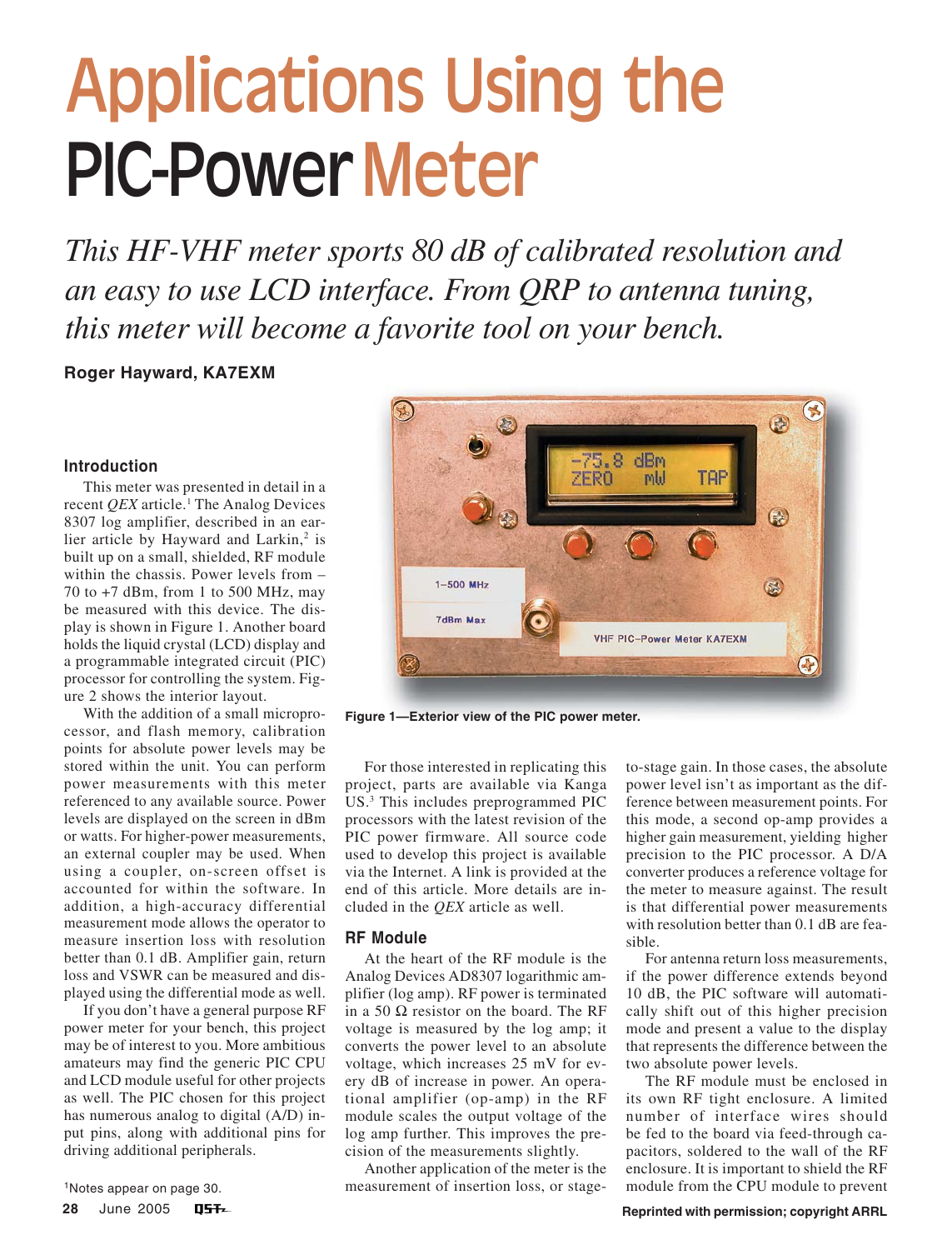

**Figure 2—Inside view of the meter. The CPU module is on the top, RF measurement on the bottom. The LCD is mounted under the CPU module.**

the detector from seeing RFI from the nearby CPU.

The maximum input power level is +7 dBm. Although this is relatively low for measuring transmitter output levels, the addition of a 40 or 50 dB coupler<sup>4</sup> will extend this value up to the 100 W range.

## **CPU Module**

The CPU module utilizes a PIC, the 18F452. This is the pin-compatible big brother of the popular 16F877. The part contains an A/D converter with numerous input pins available for analog measurements. The PIC is packaged in a 40 pin dual inline package (DIP) that allows the processor to be easily exchanged, should there be a need to upgrade the firmware in the future.

The LCD is a 16 character by 2 row module manufactured by Lumex. It is mounted to the back of the PCB with standoffs. This provides an easy mounting system for the home experimenter. In addition, the PIC can talk to the LCD through jumper wires between the two boards, avoiding the need for ribbon cables.

The CPU module was designed to handle a variety of projects, not just the PIC power meter. There are two LEDs on the CPU module. Several pins talk to the RF module and receive inputs from the menu driven interface. All remaining pins on the PIC are available at header pins distributed around the board. A variable resistor allows for adjustment of the LCD contrast. The board also has provision for adding a MAX232 IC, to provide an RS-232 serial interface, to allow data communication to and from the PIC.

On one end of the CPU board is another header that can mate with a num-

ber of in-circuit debugger systems such as the Microchip ICD-2 or the CCS Mach-X. This allows the developer to program and debug the PIC in-place. That is how the program was developed for this project.

Both the RF and CPU modules are constructed on printed circuit boards. Since some components in this project are only available in surface-mount (SMT) packages, I chose to lay out both boards with about 90% SMT. Assembly of this project should be straightforward, with only a few components having tight pitches that might require a steady hand.

## **Operating the Meter**

With the advent of newer miniature "appliances" from the major vendors, most Amateur Radio operators have become accustomed to driving their radios by using a menu-driven interface. Often, the bottom of the LCD display is lined with push buttons. The buttons perform different functions, depending upon what the radio is doing. The operator can shift to another bank of functions by pressing an F button, or perhaps scrolling an optical shaft encoder until their selection is found.

I've grown accustomed to scrolling around within the menu system on my FT-817 to change power levels, alter CW speed, or rapidly pop between memories or bands. The '817 incorporates an F (function) key that wakes up the bottom line of the display into a menu-driven mode. Buttons A, B and C perform various features shown on the display.

I chose to integrate a similar approach in the power meter. Subsequent presses of the F button will advance the operator to the next set of features. Typically, when

you choose a setting, the menu line will return to blank until you need to set or change something again.

The meter is very easy to operate. To measure absolute power, simply turn it on! To invoke an advanced function, press the F key, and the bottom line will have selections appear. These selections may be chosen by pushing the button immediately below the function label. The sequence is shown in Figure 3.

To make a relative power measurement, such as the insertion loss of a filter, start by applying your reference signal to the meter. Press F, then 0. Future measurements will show the power level relative to this reference.

If you are using a 40 dB tap coupler, press F, then TAP. This will shift the measurement on the display automatically.

VSWR may be shown during returnloss measurements. If you wish to turn this off, press F (until you get to the third menu), and then press VSWR. The **>** character indicates whether the mode is enabled or not.

## **Measuring Power**

Remember that the meter's input terminates your signal in 50  $\Omega$ , and you should not exceed +7 dBm (about 5 mW) input to the meter. If you do exceed +7 dBm, the display will flash the absolute power value to alert you to lower the input power as soon as possible.

If your power level does exceed the upper limit of the log amplifier, it is easy to use the meter with a coupler. The coupler is a device that will pass a sample of the signal going to a load such as an antenna or a dummy load. The sample will be an accurate fraction of the power available to the meter. The coupler described in the article by Hayward and Larkin was a 40 dB tap. This means that any value measured with the tap in line would be 40 dB lower than its actual value. The connectivity and readout are shown in Figure 4.

When adding the tap to your measurement setup, press F and then TAP. The letter T will show on the display next to the absolute power value to remind you that you are using the tap. The display is shown in Figure 5.

### **Measuring Insertion Loss or VSWR**

To measure the insertion loss of a filter, apply a reference signal to the power meter. Press F, then 0. The meter will store this value in its memory and establish a reference voltage that is representative of this signal. From there, a filter, or gain stage can be inserted. The differ-